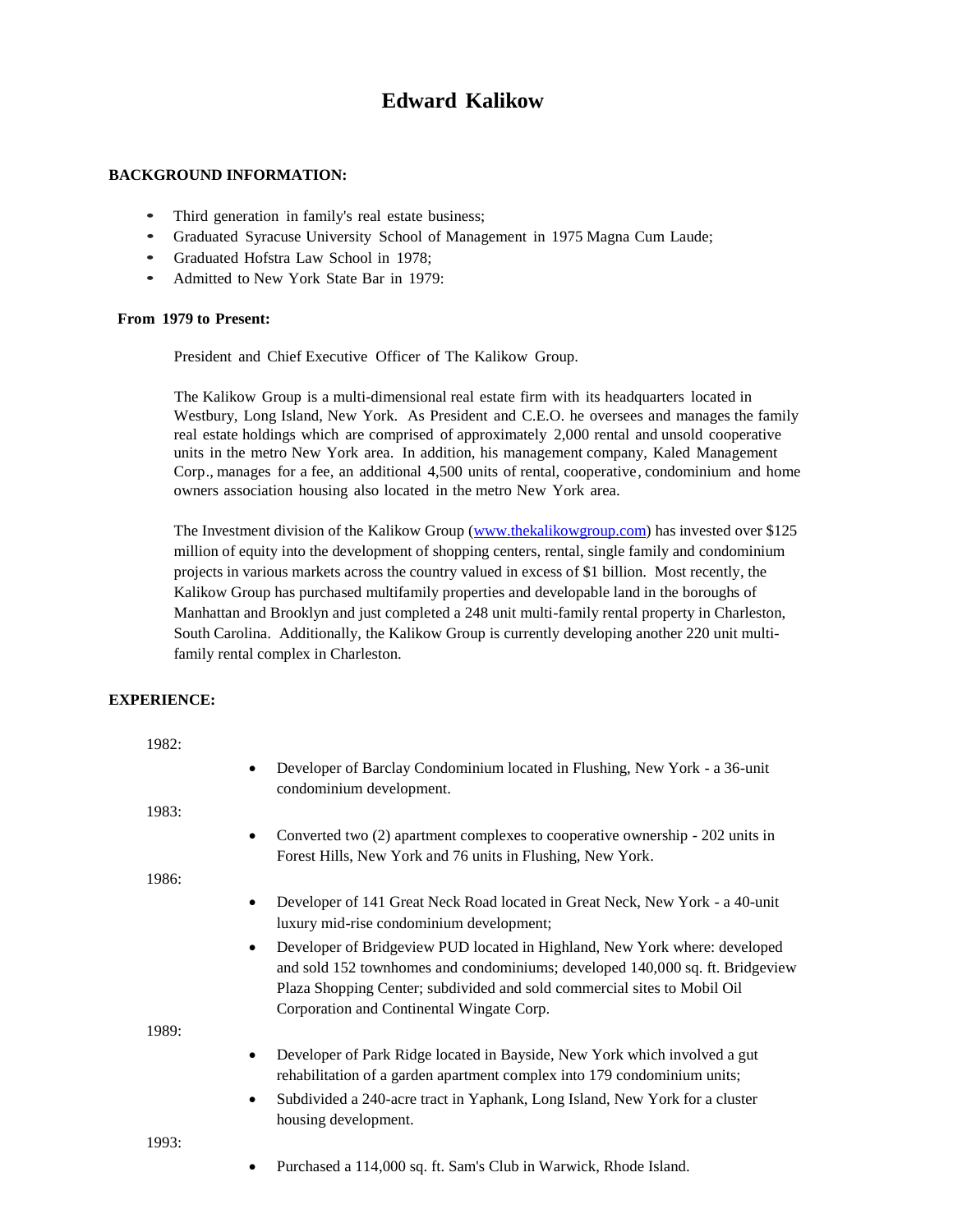|  | ۰, |  |
|--|----|--|

 Developed Newington Fair Center Shopping Center located in Newington, Connecticut.

1997:

- Developer of Waterford Lakes in Orlando, Florida a development to include 3,000 multi-family residences and 2,000,000 sq. ft. of commercial space. Equity raised in the amount of \$5,000,000;
- K&S Trexlertown Plaza Purchased a 212,000 sq. ft. shopping center located in Trexlertown, Pennsylvania.

## 199

| 1998: |                                                                                                                                                                                                                              |
|-------|------------------------------------------------------------------------------------------------------------------------------------------------------------------------------------------------------------------------------|
|       | The New England Expedition $LLC$ – developed a 120,000 sq. ft. shopping center<br>$\bullet$<br>known as Wallingford Fair located in Wallingford, Connecticut (anchor stores -<br>Shaw's Supermarket, Sears Hardware, Petco); |
|       | Expressway Plaza Center located in Staten Island, New York (anchor stores -<br>$\bullet$<br>Waldbaums Supermarket, Sleepys, Buffalo Wild Wings);                                                                             |
|       | Waterford Chase East $-$ a proposed 600 home subdivision in Eastern Orlando,<br>$\bullet$<br>Florida. Land Banked for Centex Homes;                                                                                          |
|       | K&S Cypress Springs - a 133-unit subdivision with infrastructure located in<br>$\bullet$<br>Cypress Springs, Florida - developed infrastructure for lot sales to home builders.                                              |
| 1999: |                                                                                                                                                                                                                              |
|       | K&S Storage – a 76,545 sq.ft. Shurgard Storage Center located in Melville, New<br>$\bullet$<br>York;                                                                                                                         |
|       | K&S Longboat Key – owner of a 1.42 acre parcel of vacant land for subdivision<br>$\bullet$<br>located in Longboat Key, Florida - located in Longboat Key, Florida.                                                           |
| 2000: |                                                                                                                                                                                                                              |
|       | K&S Falcon Ranch – for subdivision and development into 791 residential building<br>$\bullet$<br>lots located in Houston, Texas;                                                                                             |
|       | K&S Parkside Village - a 136-unit rental garden apartment complex located in<br>$\bullet$<br>Clayton, North Carolina;                                                                                                        |
| 2001: | K&S International Drive – owner of a 20.4 acre parcel of commercially zoned<br>$\bullet$<br>vacant land for resale to for a time-share development located in Orlando, Florida.                                              |
|       | K&S Auburn – construction of 328-unit apartment in Durham, North Carolina;<br>٠                                                                                                                                              |
|       | K&S Arlington Lakes – owner of 100 acres in Naples, Florida. Subdivision sale for<br>$\bullet$<br>multi/single family projects.                                                                                              |
| 2002: |                                                                                                                                                                                                                              |
|       | K&S Manchester - purchase of approximately 15 acres of land to construct a<br>٠<br>160,000 sq. ft. shopping center known as Manchester Commons located in<br>Manchester, New Hampshire (anchor store - Shaws Supermarket);   |
|       | K&S Legend Lakes – for the development and sale of 81 single-family lots of a 163<br>lot subdivision located in Vero Beach, Florida.                                                                                         |
| 2003: |                                                                                                                                                                                                                              |
|       | K&S Forest Lakes – construction of 248 townhomes over 39 acres located in Fort<br>Meyers, Florida;                                                                                                                           |
|       | K&S Arbourwood Properties, Inc. – construction of 59 single-family residential<br>٠<br>homes located in Barrie, Ontario, Canada;                                                                                             |

 K&S Grand Oaks – purchase of approximately 14 acres of land to construct and sell 64 residential single-family and town homes - Charleston, S.C.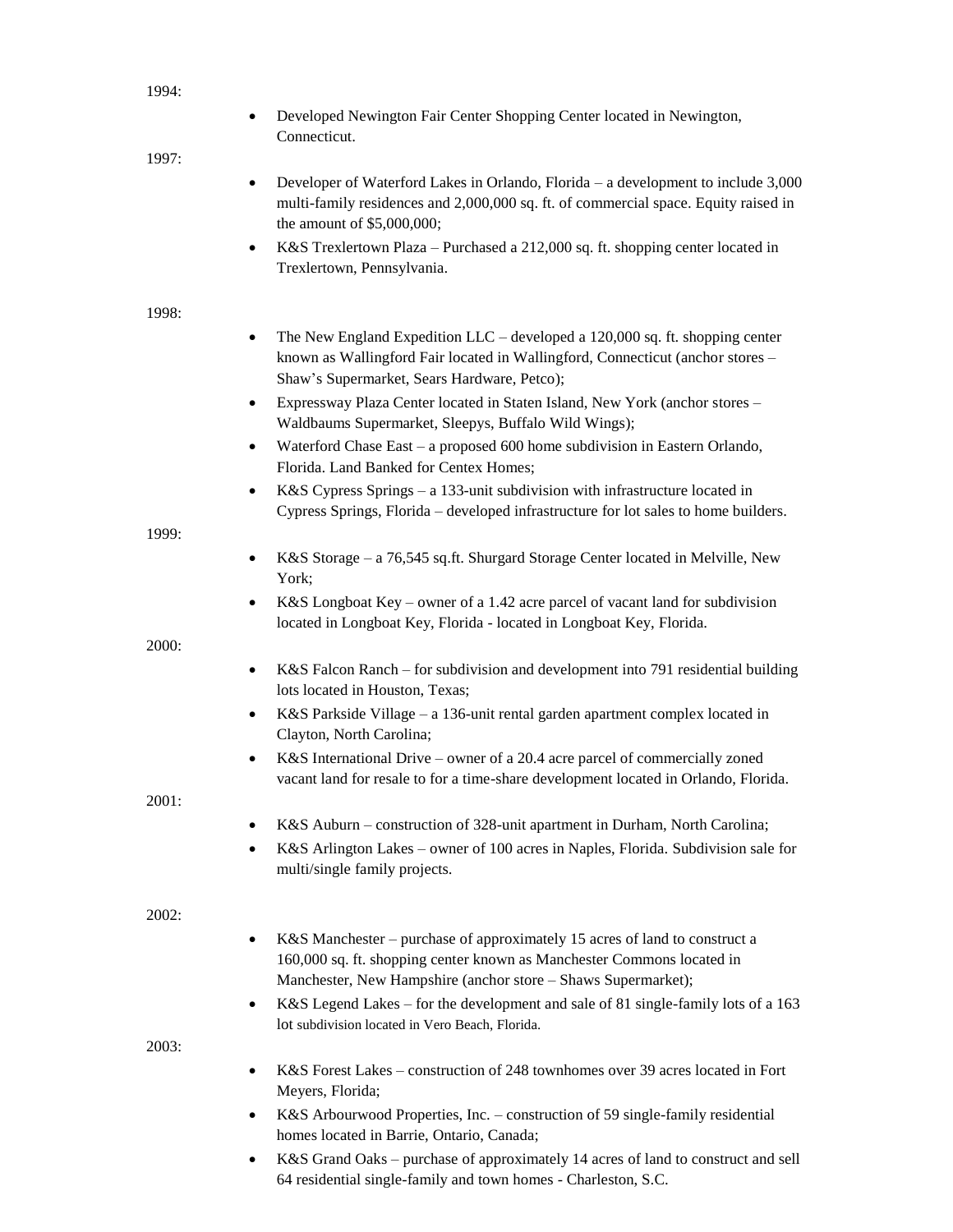#### 2004:

- K&S Coral Trace purchase of  $+/-$  67 acre parcel of land to construct and sell  $+/-$ 200 single family residential homes located in Edgewater, Florida;
- K&S Westheimer Lakes, North, LP purchase of a 287 acre parcel of vacant land located in the Katy Area of Houston, Texas and to subdivide and develop into 1,138 residential building lots pre-sold to builders and a 9 acre commercial parcel of land;
- K&S Maple Village Apartments, LLC purchase of  $a +/- 12.1$  acre parcel of vacant land located in the Pell City, Alabama and to construct a 160 unit rental garden apartment complex.

#### 2005:

- K&S Mebane Residential I, LLC purchase of  $+/-$  83 acres of unimproved land to construct and sell +/- 235 improved residential building lots (pre-sold to builders) located in Mebane, North Carolina;
- K&S Mebane Apartments, LLC purchase of +/- 17 acres of vacant land located in Mebane, North Carolina and to develop and construct thereon a 192 unit rental garden apartment complex;
- K&S Mebane Senior Housing, LLC purchase of  $+/$  24 acres of vacant land located in Mebane, North Carolina and to develop and construct thereon 128 units of senior housing comprised of a 48 unit residential condominium and 80 attached townhouse units for sale;
- K&S West Ashley Residential, LLC purchase of +/- 11.53 acres of vacant land located in Charleston, South Carolina and to construct and sell a 246 unit condominium complex;
- K&S Rolling Meadows, LLC purchase of +/- 171 acres of unimproved land to construct and sell +/- 376 improved residential building lots (pre-sold to builders) located in Huber Heights, Montgomery County, Ohio;
- K&S Sterling Lakes Iowa I, LP purchase of +/- 274 acres of unimproved land located in Houston, Texas, and to subdivide and develop into 716 improved residential building lots to be sold to qualified home builders & a 31 acre commercial site.
- K&S Mesa Verde LLC purchase of  $+/-10$  acres of unimproved land located in Las Vegas, Nevada and to subdivide and develop into approximately 356 luxury residential condominium units.

2006:

- K&S Magnolia Springs I, LP -purchase, develop and sell +/- <sup>545</sup> fully improved building lots on land located in New Braunfels, Texas;
- K&S Sevilla, LLC- purchase of a 5.143 acre parcel of fully entitled residential land located in Phoenix, Arizona and to construct+/- 66 luxury garden-style residential condominiumunits;
- K&S Morton Cypress I, LP -development of  $a+/- 108$  acre parcel located in the Harris County area of Houston, Texas and subdividing and developing into 352 improved residential building lots as well as developing  $a+/- 23$  acre parcel of vacant residential land in the Katy area of Houston, Texas also to be developed into 103 improved residential building lots -both parcels to be sold to local developers;
- K&S Hillsborough Residential, LLC- purchase of *+/-* <sup>40</sup> acres vacant land located in Hillsborough, North Carolina and develop, construct and sell 168units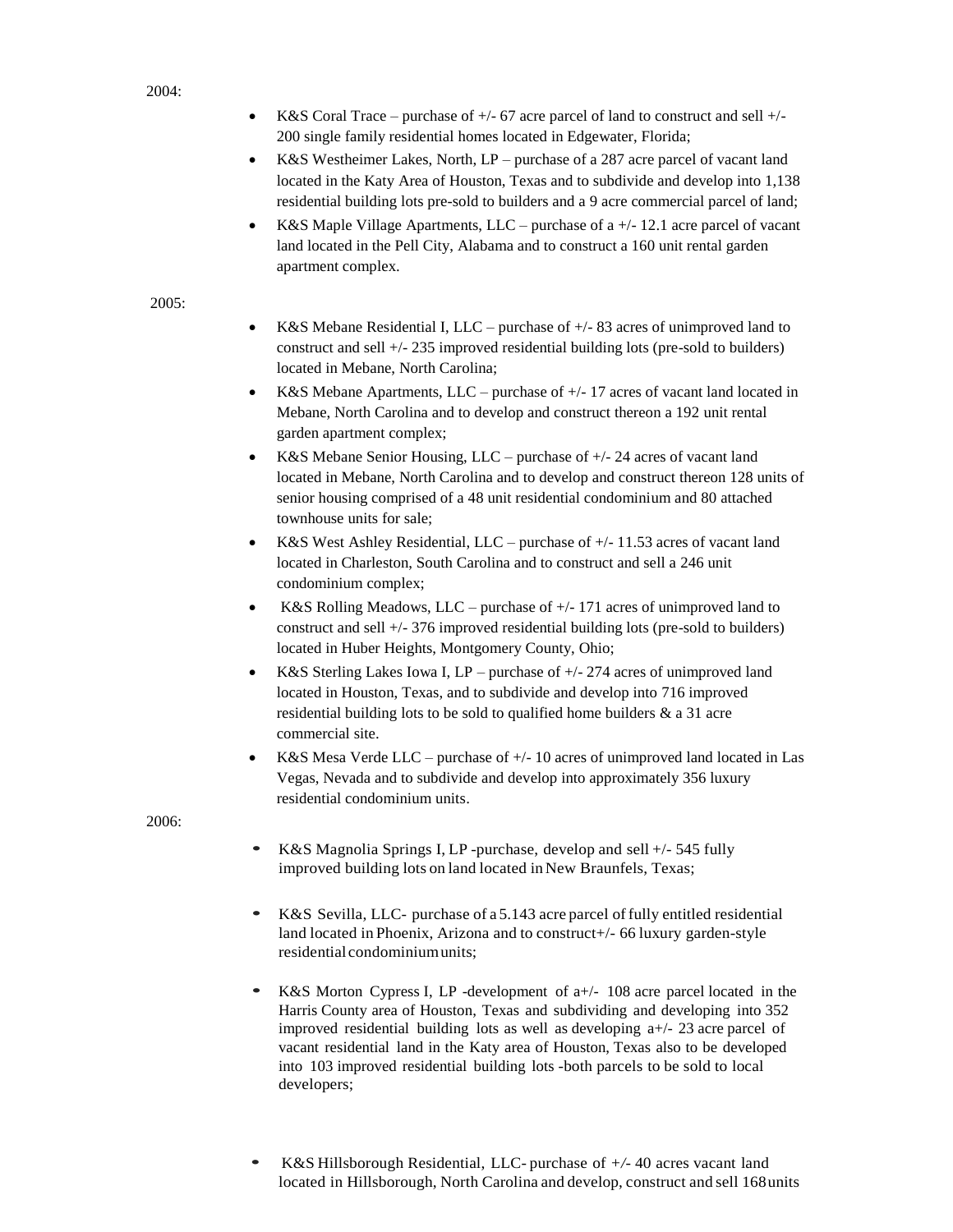|       | of Senior housing comprised of 99 residential condominium units, 25 single-<br>family cottage homes, 24 attached cottages, 20 detached town homes, multifamily<br>and office site building pads.                                                                                             |
|-------|----------------------------------------------------------------------------------------------------------------------------------------------------------------------------------------------------------------------------------------------------------------------------------------------|
| 2007: |                                                                                                                                                                                                                                                                                              |
|       | K&S Canyon Lakes West I, LP- purchase of 97.09 acre parcel of vacant land<br>$\bullet$<br>located in Harris County, Houston, Texas and to subdivide and develop into+/-238<br>improved residential building lots and sell to local home builders;                                            |
|       | Mixed Use Master Planned Development located in Morrisville, North Carolina<br>$\bullet$<br>consisting of 8 Out Parcels, 128 Luxury Rental Apartment Units, 52 Luxury Town-<br>Homes and 49,796 s/f of Retail.                                                                               |
| 2008: |                                                                                                                                                                                                                                                                                              |
|       | Acquisition of 228 fully-entitled single family building lots (scattered across a 5-mile<br>٠<br>radius in Palm Bay, FL) to be sold.                                                                                                                                                         |
| 2010: |                                                                                                                                                                                                                                                                                              |
|       | KEP Hampton, ALF- acquisition and development of a 3.69+/- acre zoned and fully<br>$\bullet$<br>entitled parcel of land located in the Sugar Land area of Houston, Texas and to develop,<br>construct, operate, and sell thereon a 77-unit Assisted Living Facility;                         |
| 2011: | Invested as a part owner in Beauty and Essex Restaurant located in Lower East Side,<br>$\bullet$<br>Manhattan, NY.                                                                                                                                                                           |
|       | KEP Elizabeth, LLC- acquisition of a 30-unit, three building portfolio in the Nolita area<br>$\bullet$<br>of New York City on Elizabeth Street to subsequently improved the units and increase<br>apartment rents to fair market value;                                                      |
|       | KEP Rams Plaza, LLC- a Joint Venture acquisition of a 14 acre value add 113,000<br>$\bullet$<br>square foot shopping center located in Chapel Hill, North Carolina.                                                                                                                          |
| 2013: |                                                                                                                                                                                                                                                                                              |
|       | Plantation Palms- acquisition of 81-1/2 acre single family building lots within an<br>existing subdivision in Spring Hill, Hernando County Florida to be sold or construct<br>homes upon.                                                                                                    |
| 2014: |                                                                                                                                                                                                                                                                                              |
|       | KEP Gramercy- acquisition of a 4 unit mixed-use building in the Kips Bay area of New<br>$\bullet$<br>York City at 517 2 <sup>nd</sup> Ave, and to subsequently improve the units, increase apartment<br>rents to market value and to potentially develop into condominiums;                  |
|       | Acquisition of a parcel of land on Church Avenue, Brooklyn, NY- located one block<br>$\bullet$<br>from the $2/5$ subway, to develop 59 residential apartments – received 421 tax<br>abatement approval. Construction to begin fall 2016;                                                     |
|       | KEPWRS Inv.- acquisition of a 25 free-market rental building in the Williamsburg area<br>$\bullet$<br>of Brooklyn and to redevelop the aesthetics of the building subsequently improve the<br>units, increase apartment rents to market value and to potentially convert to<br>condominiums; |